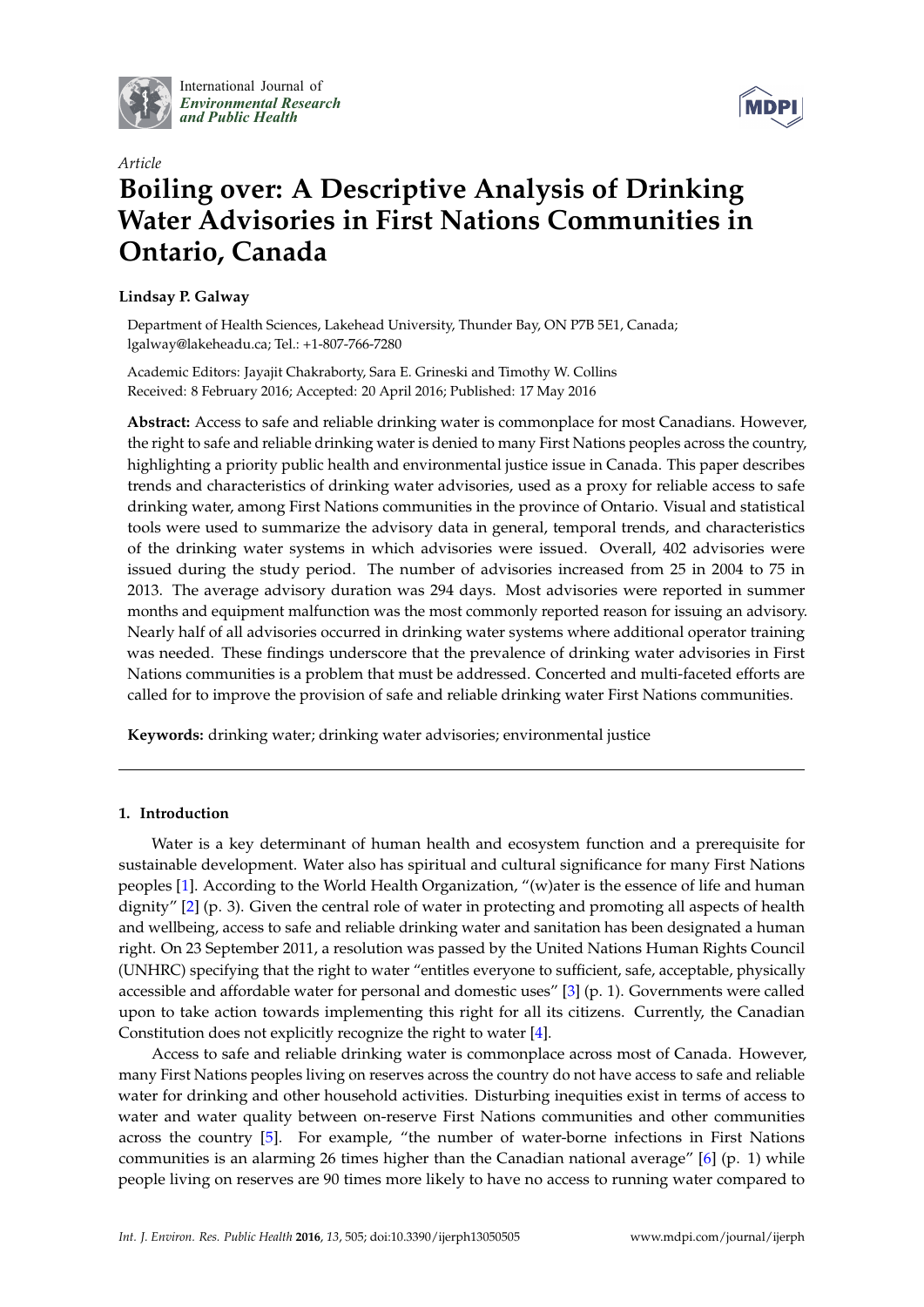other Canadians [\[5\]](#page-11-4). Following an audit of drinking water safety on First Nation reserves in 2005, the Canadian Commissioner of the Environment concluded that First Nations communities do not receive the same level of protection as the rest of the Canadian population with respect to water and drinking water [\[4\]](#page-11-3). In the province of Ontario specifically, *The Report of the Walkerton Inquiry* noted that the poorest-quality water in the province is found in First Nations communities [\[7\]](#page-11-6).

The problem of inadequate access to safe and reliable drinking among First Nations populations in Canada is compounded by the underlying social, political, and economic marginalization and disadvantage faced by First Nations peoples of Canada [\[8\]](#page-11-7). First Nations peoples are one of, if not the most, disadvantaged population in Canada [\[9\]](#page-11-8). Poverty, unsafe living conditions, and poor access to health and social services has been documented in numerous reports and studies (e.g., [\[8](#page-11-7)[,10](#page-11-9)[–14\]](#page-11-10) and manifests in inequities in health and well-being. Table [1](#page-1-0) summarizes numerous startling statistics in terms of economic, social, and health indicators that highlight disparities (see Table [1](#page-1-0) for examples). Recognizing the pervasive disadvantage and marginalization that First Nations peoples and communities in Canada is important for contextualizing the discussion on access to safe and reliable drinking presented in this paper.

| Indicator                                                       | <b>First Nations People</b><br>(Year) [Reference] | All Canadians<br>(Year) [Reference] |
|-----------------------------------------------------------------|---------------------------------------------------|-------------------------------------|
| Age standardized prevelance of<br>type 2 diabetes amoung adults | 19.7% (2006) [14]                                 | $4.9\%$ (2006) [14]                 |
| Unemployment rate                                               | 25% (2006) [15] *                                 | $6.6\%$ (2006) [15]                 |
| Young adults (20-24) that have<br>not completed high school     | 61\% (2006) $[16]$ *                              | $13\%$ (2006) [16]                  |
| Adults living in overcrowded<br>housing conditions              | 23.4% (2008) [17]                                 | 7% (2011) [18]                      |
| Adults reporting that home is in<br>need of major repair        | 37.3% (2008) [17]                                 | $9.1\%$ (2010) [19]                 |
| Average household income <sup>\$</sup>                          | $$18,962(2006)[20]*$                              | \$27,097 (2006) [20]                |
| Life expectancy, Males                                          | 68.9 years (2001) [8]                             | 76.3 years (2001) [8]               |
| Life expectancy, Females                                        | 76.6 years (2001) [8]                             | 81.1 years (2001) [8]               |

<span id="page-1-0"></span>**Table 1.** Snapshot of disparities: Social, economic, and health indicators among First Nations peoples and non-First Nations people in Canada.

\* Living on reserve only; \$ Aboriginal, which includes metis and Inuit in addition to First Nation peoples [\[20\]](#page-12-1).

The problem of inadequate access to safe and reliable drinking among First Nations peoples in Canada has been recognized across all levels of government and across numerous sectors resulting in policy initiatives and programs (e.g., the *First Nations Drinking Water Safety Programme* initiated in 2001 and the *First Nations Water Management Strategy* developed by Health Canada and Indigenous and Northern Affairs and implemented in 2003 [\[21\]](#page-12-2)), legislative changes (e.g., *The Safe Drinking Water for First Nations Act* Bill S-8) [\[22\]](#page-12-3), and funding aimed at improving water and wastewater system infrastructure (*i.e.*, \$1.6 billion federal investment from 2003 to 2008 allocated through the *First Nations Water Management Strategy)*. Despite these efforts, the problem of inadequate and unreliable access to safe drinking water in First Nation communities persists [\[5\]](#page-11-4). The persistence of this problem is demonstrated by the large number of drinking water advisories (DWA) among First Nations drinking water systems in Canada. As of 31 December 2015 (the most recently available data at the time of publishing), there were 131 DWAs in effect in First Nations communities across Canada (excluding British Columbia, where First Nations health programming has been transferred to the First Nations Health Authority). Of these advisories 85%, or 65%, were in communities in the province of Ontario [\[23\]](#page-12-4).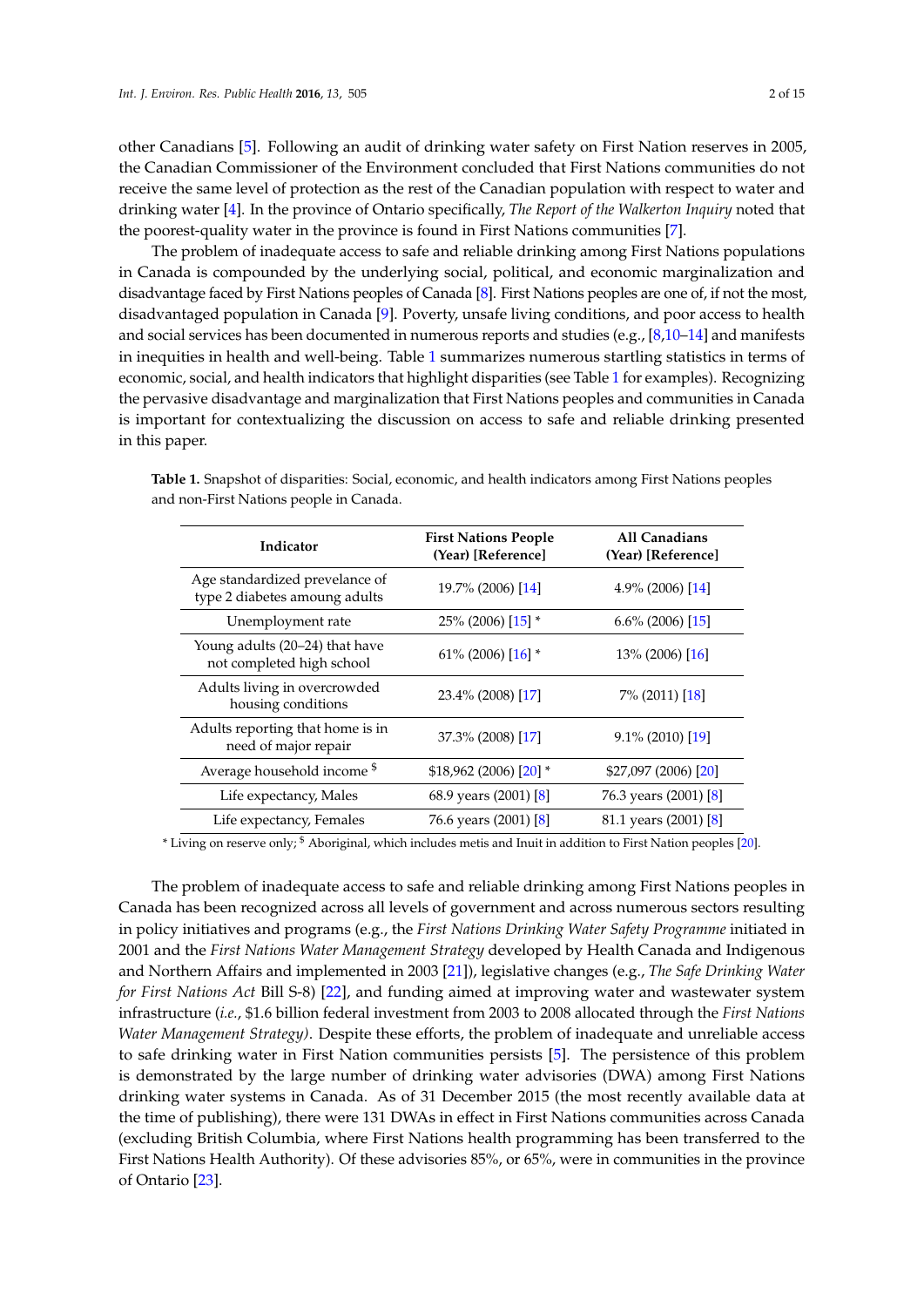Drinking water advisories are preventative measures issued to protect the public against potential health threats from drinking water supplies and can be issued for a range of reasons including problems with drinking water equipment or microbiological contamination [\[24\]](#page-12-5). Health Canada utilizes three types of drinking water advisories: boil water, do not consume, and do not use advisories [\[25,](#page-12-6)[26\]](#page-12-7). Do not consume orders are issued in cases where contaminants are present that cannot be removed through boiling while do not use orders are "issued to the public when the contaminant that poses a health risk cannot be removed from the water by boiling, and exposure to the water could cause skin, eye, and/or nose irritations or when an unknown contaminant has polluted the drinking water supply (e.g., a chemical spill)" [\[24\]](#page-12-5). The large majority of advisories in Canada are boil water advisories [\[23\]](#page-12-4). Boil water advisories "are issued when the microbiological quality of drinking water is suspected or confirmed to be compromised, meaning disease-causing micro-organisms, such as bacteria, viruses or parasites, could be in the drinking water" [\[26\]](#page-12-7). It is important to note that the issuance of a boil water advisory does not necessary indicate unsafe drinking water as they are often issued as precautionary measures [\[27\]](#page-12-8). Rather, boil water advisories reflect situations where drinking water has been deemed *potentially* unsafe. For example, boil water advisories are often issued when there is a problem with the drinking water process or distribution system such that the drinking water supply is potentially unsafe and poses a risk to public health [\[26\]](#page-12-7). Drinking water advisories are therefore reflective of potentially compromised drinking water and can serve as a proxy for reliable access to safe drinking water [\[28](#page-12-9)[–31\]](#page-12-10).

It is important to note that DWAs are also a common problem among small drinking water systems serving non First Nations communities, particularly those located in rural and remote locations (a small system is defined as a drinking water systems serving less than 5000 people according to Health Canada) [\[26\]](#page-12-7). Broadly speaking, small drinking water systems face a number of unique challenge compared to larger drinking water systems: they often use untreated surface water, lack access to funding, face personnel and capacity issues, and use aging distributions systems [\[26,](#page-12-7)[30\]](#page-12-11).

Although there are limitations in using DWA data as a proxy for reliable access to safe drinking water (e.g., inconsistent reporting behavior, the precautionary nature of advisories, reporting timeliness), very few measures are available to monitor progress towards improving access to safe and reliable drinking water in First Nations communities [\[32\]](#page-12-12). This paper describes trends and characteristics of DWAs in First Nations community drinking water systems across Ontario over a 10-year study period.

## **2. Materials and Methods**

#### *2.1. Study Design*

A cross-sectional study design was used to describe trends and characteristics of DWAs in First Nations drinking water systems in Ontario issued between 1 January 2004 and 31 December 2013.

#### *2.2. Study Area*

Ontario is Canada's most populous province with an estimated population of 13.6 million [\[33\]](#page-12-13). According to the 2006 census, 242,495 of the more than 1.1 million Canadians who identified themselves as Aboriginal live in the province of Ontario [\[34\]](#page-12-14). There are 126 First Nations communities recognized by the federal government in the province, many are located in rural and remote locations in Northwestern Ontario [\[34\]](#page-12-14). Of the 127 First Nation communities in Ontario, 113 had an on-reserve population of less than 1000 [\[35\]](#page-12-15). In 2009–2010, the time of a province wide assessment of First Nations drinking water systems in the province, there were a total of 158 water systems [\[36\]](#page-12-16).

It is important to note that there is substantial heterogeneity across First Nations communities within the province.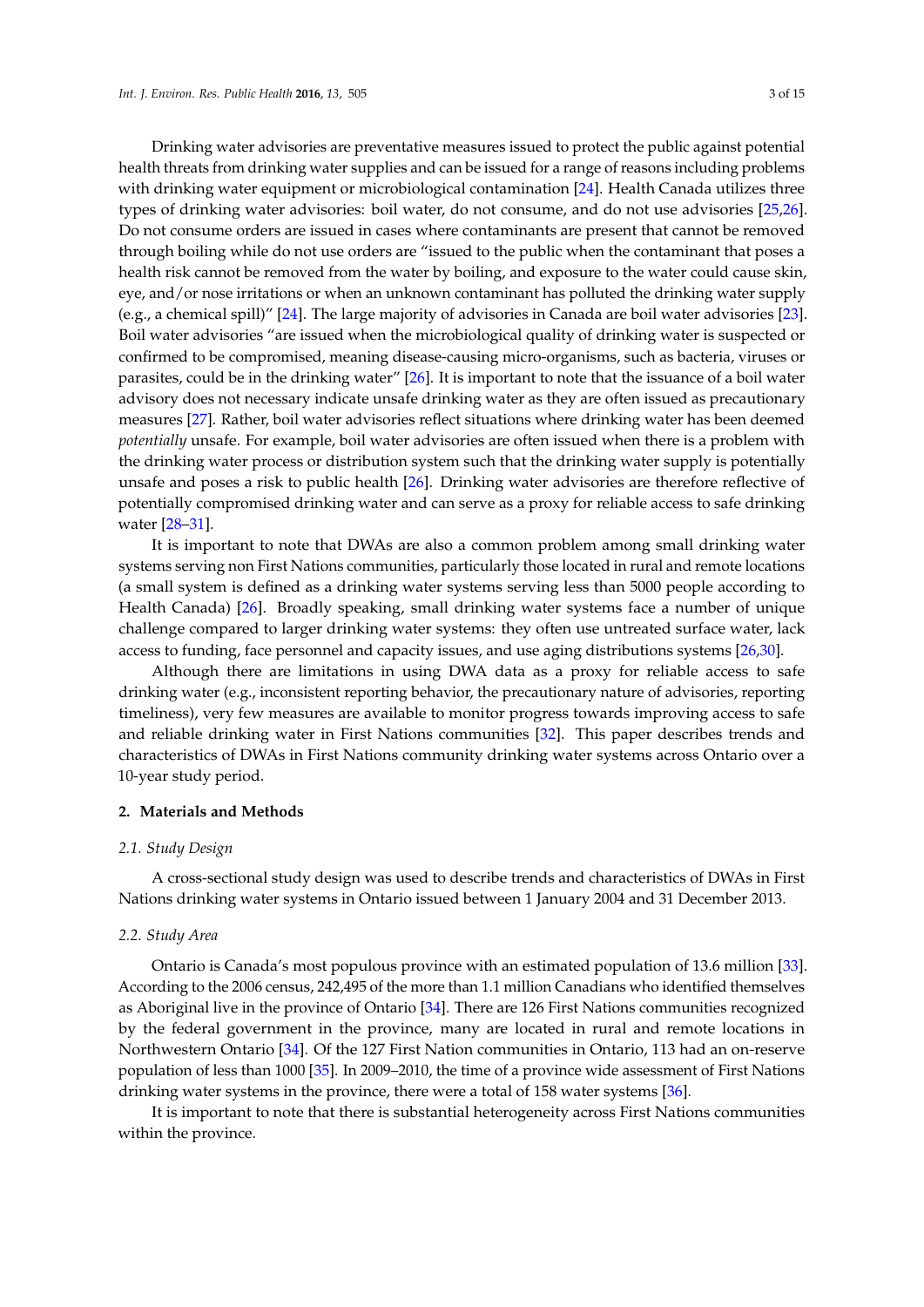The data used for this study consisted of all DWAs issued for First Nations drinking water systems across Ontario and reported by Health Canada from 2004 through to 2014. 2004 was selected as the beginning of the study period because reporting is inconsistent in earlier years [\[24\]](#page-12-5). Attributes of each advisory in the dataset included: district where the DWA was issued, name of the First Nation community where the DWA was issued, name of the drinking water system under advisory, type of drinking water advisory, type of drinking water system under advisory (*i.e.*, community or private system), reason(s) for issuing the advisory, the start date of the advisory, and the end date of the advisory. Because this paper focused on DWAs in community drinking waters systems, those advisories issued in private drinking waters systems were excluded as a result. A total of 39 DWAs (3.9%) were excluded from the dataset. The reasons for issuing a DWA as reported by Health Canada included: (1) "significant deterioration in source water quality"; (2) "equipment malfunction during treatment or distribution"; (3) "inadequate disinfection or disinfectant residuals"; (4) "unacceptable microbiological quality"; (5) "unacceptable turbidities or particle counts"; (6) "operation of system would compromise public health"; and (7) "unknown". More than one reason could be coded for a single DWA; 19% of the DWAs in the dataset were assigned more than one reason.

The advisory start date, defined as the date the DWA was issued, was used to derive the month, year, and the season of the advisory. Subsequently, monthly and yearly time series representing the number of cases per month and the number of cases per year over the 10-year study period was generated. A categorical variable for "season" was also created indicating whether the DWA occurred in winter (December, January, February), spring (March, April, May), summer (June, July, August) or fall (September, October, November). It should be noted that using the start date of the advisory to count the number of advisories ensures that there are no carry over effects in the annual counts from year to year. A continuous variable indicating the duration of each DWA in terms of the total number of days the event was in effect during the study period was generated by calculating the difference between the start date and the end date of each advisory. For those DWA that were ongoing at the time of analysis, 31 December 2013 was used as the end date to calculate the duration of the DWA during the study period. The continuous variable indicating duration of the DWA was then used to generate a categorical variable measured on three levels: DWA in effect less than 1 month, DWA in effect between 1 month and 1 year, and DWA in effect more than year.

Characteristics of individual drinking water systems were linked to each DWA in the dataset using data reported in the 2011 *National Assessment of First Nations Water and Wastewater Systems—Ontario Regional Roll-Up Report.* This report summarizes results from a national, independent assessment implemented as part of the *First Nations Water and Wastewater Action Plan* (FNWWAP) implemented in 2008. The FNWWAP funded the construction and renovation of water and wastewater facilities and operator training and also implemented *The National Assessment of First Nations Water and Wastewater Systems.* The purpose of the national assessment was to define "deficiencies and operational needs of water and wastewater systems, to identify long-term water and wastewater needs for each community and to review sustainable, long-term infrastructure development strategies" [\[37\]](#page-12-17). The Ontario regional report provides a large amount of individual drinking water system characteristics for all of the systems that were assessed as part of the assessment process. Between 2009 and 2011, 99% of First Nations communities in Ontario participated in the assessment. A selection of system characteristics were extracted from the report and linked to individual DWA events for the purpose of this study. Specifically: water source (groundwater, surface water, groundwater under the influence of surface water, or unknown), drinking water system construction year, population served by the drinking water system, treatment system classification level, and treatment system training held by the primary operator. The data extracted from the report were "cleaned" (*i.e.*, assessed for data entry errors and missingness) and linked to individual DWAs by drinking water system name. This linking was done manually to ensure quality and completeness and because spelling of water system names sometimes differed across the Health Canada DWA data and the *National Assessment of First Nations Water and*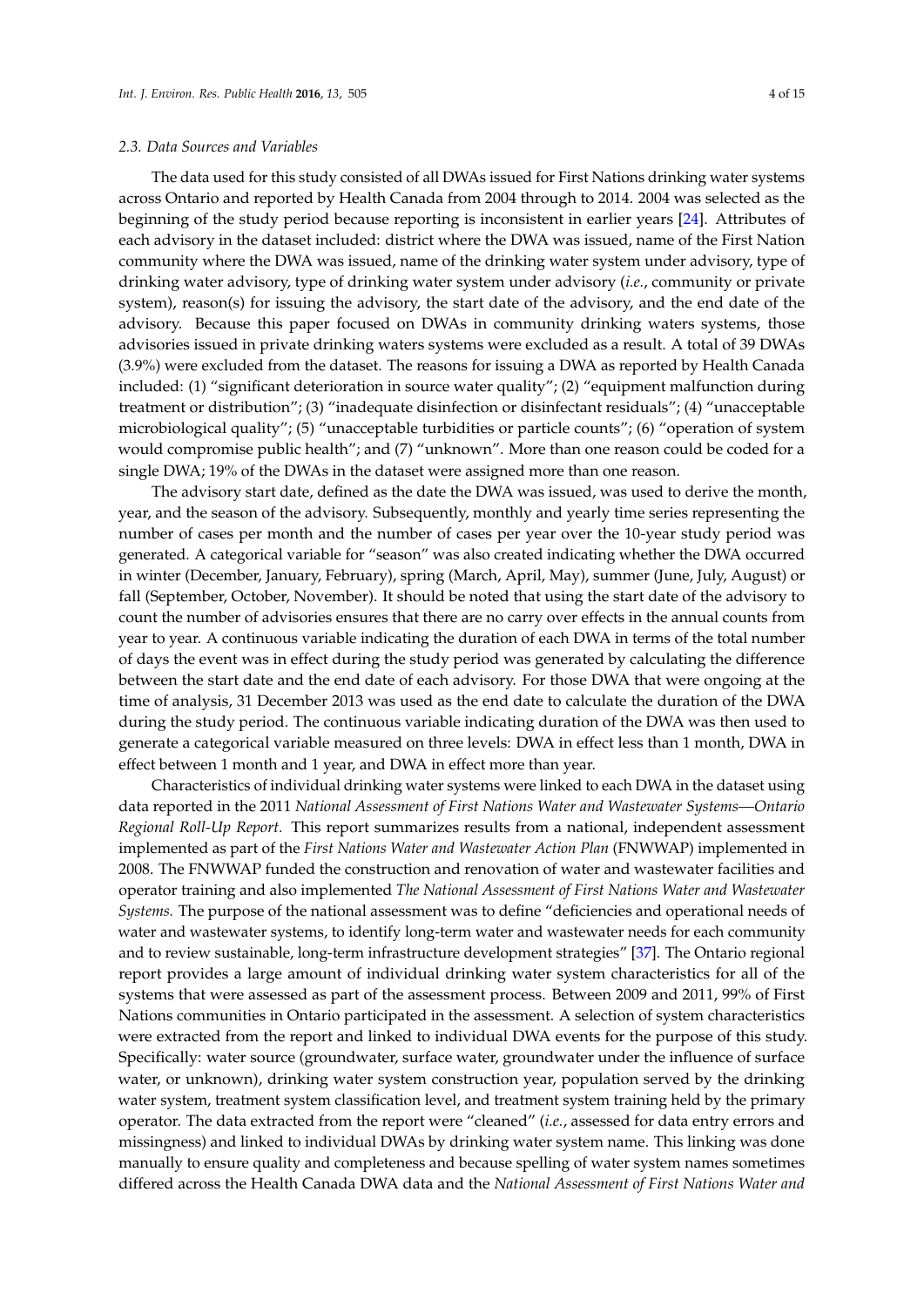*Wastewater Systems* report. Finally, a binary variable indicating whether the primary operator was sufficiently trained for the drinking water treatment system was generated by comparing the treatment classification level of the system (the classification level reflects the complexity of the treatment systems) to the level of training held by the primary operator of the system.

### *2.4. Data Analysis*

A suite of visual and statistical tools were used to describe the DWA data in general, to describe the temporal trends, and to summarize the characteristics of the drinking water systems in which the DWAs were issued.

Characteristics of the DWAs in general and the reasons for issuing DWAs were summarized using tables and counts. An annual plot was generated to illustrate the changes in the number of DWAs across the study period. Note that the annual graph does not include carry over effects from year to year because issue date was used to count the yearly totals. Total counts, percentages of total counts, and means were used to describe the monthly and seasonal trends. Poisson regression models were used to test the statistical significance of monthly, yearly, and seasonal peaks in the DWA time series data. Since monthly, yearly, and seasonal DWA events are indicated by count data, a Poisson regression model was selected. The Poisson distribution is commonly used to model count and rate data [\[38\]](#page-12-18). For the purpose of this study, a *p*-value of less than 0.05 was considered statistically significant. The year, month, and season with the lowest number of cases were used as the reference category [\[39\]](#page-12-19). Characteristics of the drinking water systems in which the DWAs were issued were summarized using tables and descriptive statistics.

Analyses were conducted in the R statistical computing environment (version 3.2.3) (R Foundation for Statistical Computing, Vienna, Austria) [\[40\]](#page-12-20).

#### **3. Results**

#### *3.1. General*

A total of 402 DWAs were issued in First Nations community drinking water systems in Ontario between 1 January 2004 and 31 December 2013. Of these, 13 (3%) were do not consume orders and 389 (97%) were boil water advisories. There were no reported do not use orders during the study period. It is also noteworthy that an additional 13 DWAs were in effect during the study period, but were issued prior to 2004, and that 48 DWAs were in effect at the end of the study period.

Figure [1](#page-5-0) summarizes the reasons for issuing DWAs reported in the dataset. "Equipment malfunction" was the most commonly reported reason ( $n = 233$ ). "Inadequate disinfection residuals" ( $n = 86$ ) and "Unacceptable turbidities or particle counts"  $(n = 69)$  were the second and third most commonly reported reasons. Nearly all do not consume advisories (11 of 13) were issued because "Operation of the system would compromise public health".

The average advisory duration across all advisories in the province during the 10-year study period was 294 days. The total number of DWA days during the study period was 118,307. Nearly 20% of all DWA events were medium term advisories in effect between 1 month and 1 year; 14% were long-term advisories in effect for more than 1 year.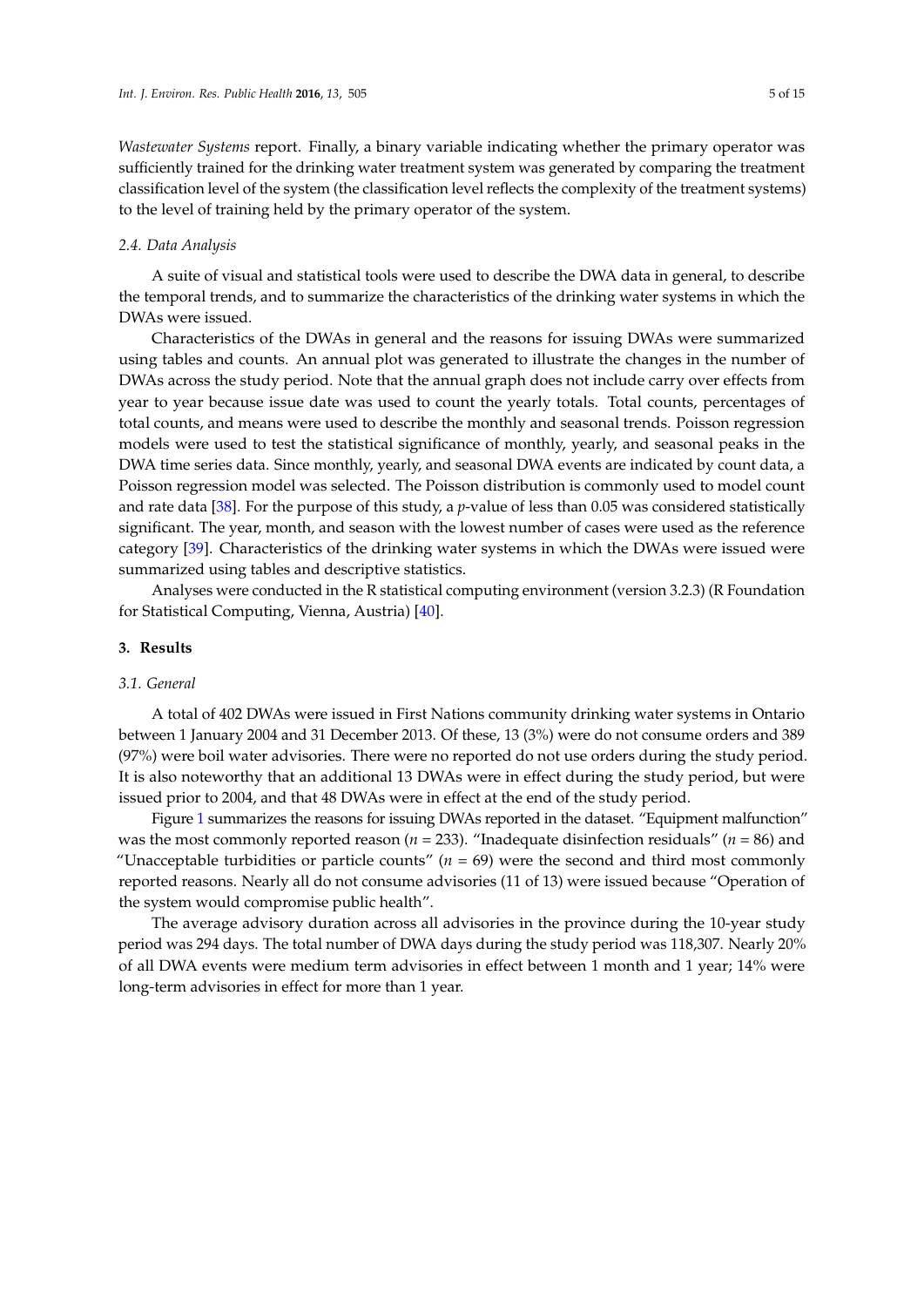<span id="page-5-0"></span>

**Figure 1.** Reasons for DWAs in First Nations drinking water systems in Ontario, 2004–2013. **Figure 1.** Reasons for DWAs in First Nations drinking water systems in Ontario, 2004–2013.

#### The number of DWAs increased across the study period. The total number of DWAs issued *3.2. Temporal Trends in DWAs*

across all years in the study period is shown in Figure 2. The number of reported DWAs per year The number of DWAs increased across the study period. The total number of DWAs issued across all years in the study period is shown in Figure [2.](#page-5-1) The number of reported DWAs per year varied from 25 to 75. The years with the greatest number of DWAs were 2013 (19%) and 2011 (15%). More than  $\mathbf{D}^{MA}$  (52%) reflecting in the summer  $2011$  and  $2012$ . The summer identified in  $2011$ half of all DWAs (52%) were issued between 2011 and 2013. The peaks identified in 2011 and 2013 are both statistically significant (*p* < 0.05). DWAs were issued in all months and all seasons, but most occurred in July (14%) and in the summer months (32%) reflecting seasonality in the occurrence of DWAs. The peak in the number of DWAs in July and in the summer months are both statistically significant (*p* < 0.05). Total counts and the percentage of total counts for all months and seasons are reported in Table *Int. J. Environ.* [2.](#page-6-0)*Res. Public Health* **<sup>2016</sup>**, *<sup>13</sup>*, <sup>505</sup> <sup>7</sup> of <sup>15</sup>

<span id="page-5-1"></span>

**Figure 2.** Annual trends in DWAs in First Nations drinking water systems in Ontario, 2004–2013. **Figure 2.** Annual trends in DWAs in First Nations drinking water systems in Ontario, 2004–2013.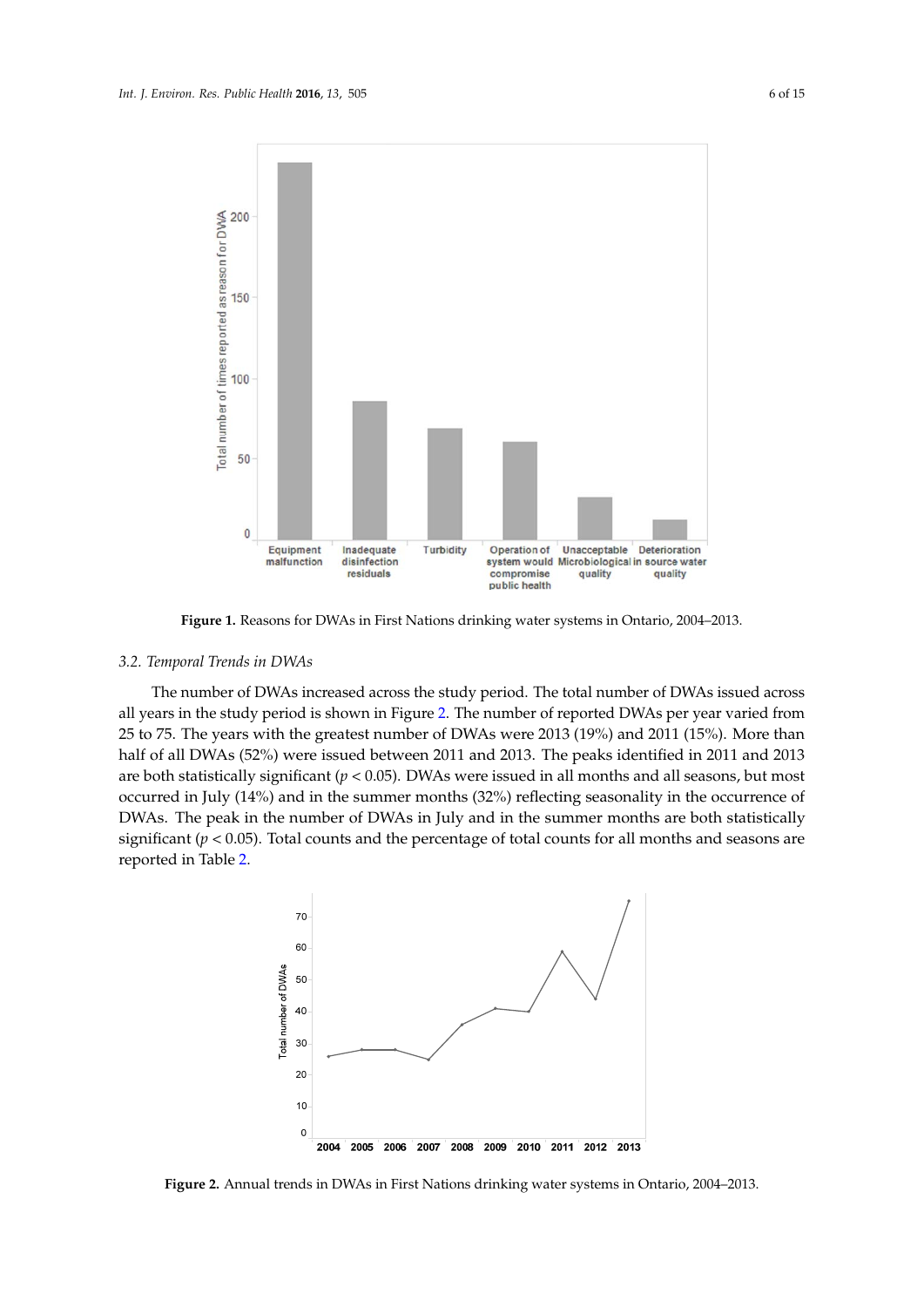| о, 2004–2013. |                    | and beabonal counts of B with hours in Fifter valid to community armitting we |               |  |
|---------------|--------------------|-------------------------------------------------------------------------------|---------------|--|
| Variable      | <b>Total Count</b> | Mean (Min–Max)                                                                | $\frac{9}{0}$ |  |
|               |                    | Month                                                                         |               |  |
| January       | 19                 | 2(0,5)                                                                        | 4.73          |  |

<span id="page-6-0"></span>

| Table 2. Monthly and seasonal counts of DWAs issued in First Nations community drinking water |  |  |
|-----------------------------------------------------------------------------------------------|--|--|
| systems in Ontario, 2004–2013.                                                                |  |  |

February 32 3 (0,6) 7.96 March 25 2 (0,4) 6.22 April 38 4 (1,9) 9.45 May 27 3 (0,9) 6.72 June  $41$   $4(1,10)$   $10.20$ July  $52 * 5 (1,11)$  12.94 August 36 4 (0,8) 8.96 September 36 4 (2,9) 8.96 October 31 3 (0,7) 7.71 November 40 4 (1,11) 9.95<br>December 25 2 (0,5) 6.22

Spring 90 9 9 9 9 9 9 9 9 9 9 22.39 Summer 129 \* 13 (8,27) 32.09 Fall 107 \* 10 (5,24) 26.62 \* = statistical significance (*p*-value < 0.05) compared to the reference month (January) and season (winter). NB: The seasons are defined as winter (December, January, February), spring (March, April, May), summer (June, July, August) or fall (September, October, November).

*Season* Winter 76 7 (1,13) 18.91

December 25 2 (0,5)

*3.3. Characteristics of Drinking Water Systems with DWAs*

One DWA was reported in 52 drinking water systems while more than one advisory was reported in 58 drinking water systems; therefore 70% of all First Nations community drinking water systems were affected by at least one DWA during the 10-year study period. The large majority of advisories were issued in drinking water systems supplied by surface water (78%). Most advisories (85%) occurred in drinking water systems that were constructed more than 10 years ago and in systems serving less than 500 people. Across all 402 DWAs reported, almost half (47%) occurred in drinking water systems where the primary operator did not have adequate training for the treatment system (See Table [3\)](#page-7-0).

**Table 3.** Percentage of DWAs by water system characteristics in First Nations community drinking water systems in Ontario, 2004–2013.

| Variable                                                                 | <b>Total Count</b> | $\%$  |
|--------------------------------------------------------------------------|--------------------|-------|
| Population served                                                        |                    |       |
| Unknown                                                                  | 13                 | 3.23  |
| less than 500                                                            | 238                | 59.20 |
| $500 \text{ to } 1000$                                                   | 99                 | 24.63 |
| 1000 to 5000                                                             | 52                 | 12.94 |
| Primary operator training                                                |                    |       |
| Unknown                                                                  | 23                 | 5.70  |
| Primary operator did not have adequate training for the treatment system | 190                | 47.30 |
| Primary operator did have adequate training for the treatment system     | 47                 | 47.00 |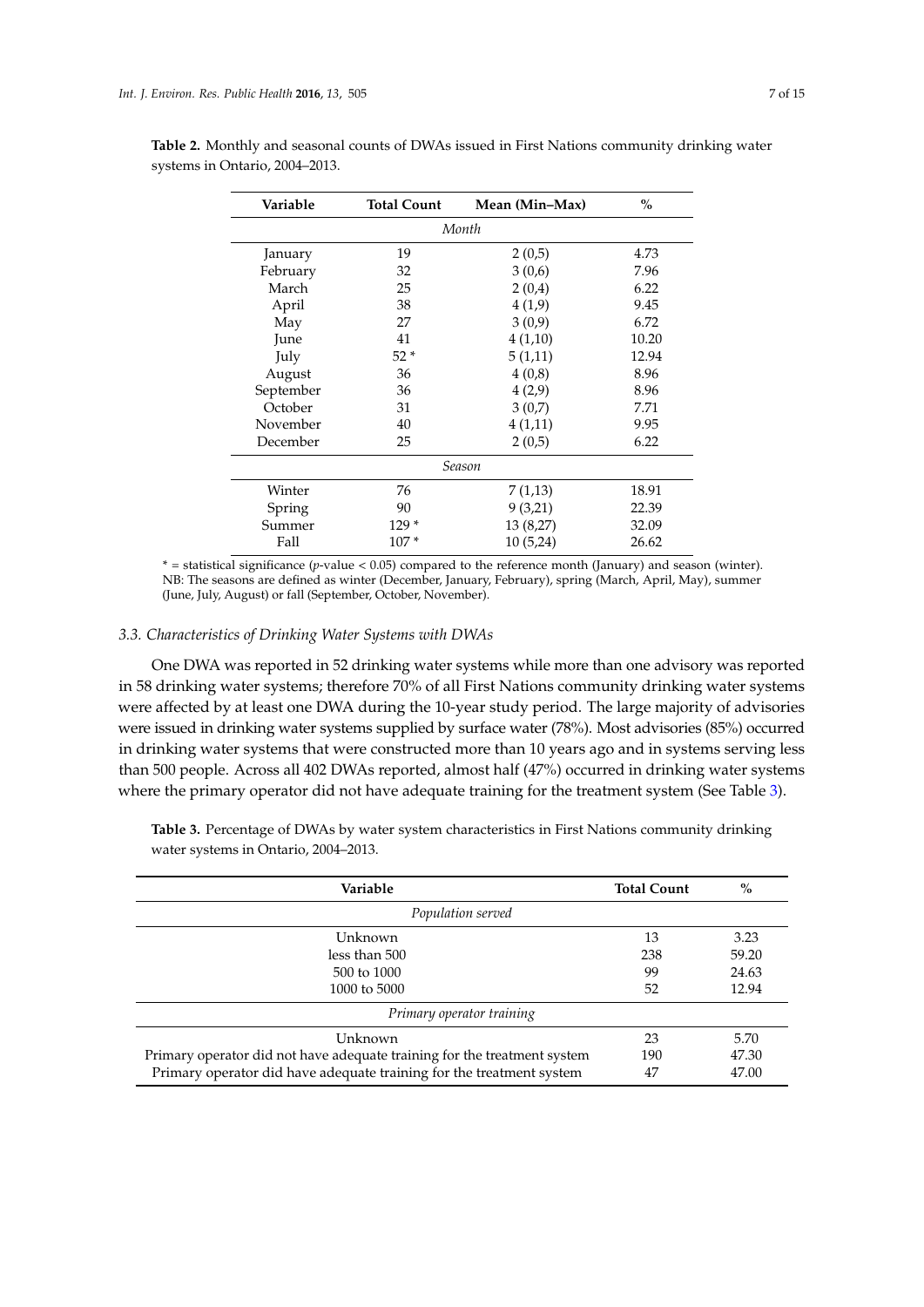<span id="page-7-0"></span>

| Variable                                         | <b>Total Count</b> | $\%$  |
|--------------------------------------------------|--------------------|-------|
| Age of drinking water system                     |                    |       |
| Unknown                                          | 13                 | 3.23  |
| 1 to 10 years                                    | 47                 | 11.69 |
| 11 to 20 years                                   | 217                | 53.98 |
| 21 to 30 years                                   | 117                | 29.10 |
| more than 30 years                               | 8                  | 2.00  |
| Water Source                                     |                    |       |
| Unknown                                          | 11                 | 2.73  |
| Groundwater under the influence of surface water | 26                 | 6.47  |
| Groundwater                                      | 52                 | 12.94 |
| Surface Water                                    | 313                | 77.86 |

**Table 3.** *Cont.*

#### **4. Discussion**

The provision of safe and reliable drinking water among First Nations communities is a priority public health and environmental justice issue across Canada. Using DWAs as a proxy for reliable access to safe drinking water, this paper provides further evidence for the magnitude and urgency of this problem. The DWA data indicate that more than 400 advisories were issued in First Nations community drinking water systems between 2004 and 2013, leading to a total of 118,307 advisory days. A small percentage (3%) of the DWAs were do not consume orders which are issued in cases where contaminants that cannot be removed through boiling are present [\[24\]](#page-12-5). It is particularly troubling that 14% of the DWAs were long term advisories, in effect for more than one year with some in effect for the entire 10-year study period. This study shows that access to safe drinking water is not reliable within First Nations communities across Ontario; it is sporadic in most cases and chronically unavailable in far too many.

When a boil water advisory is issued, community members are advised to boil water for one minute prior to use including drinking water, for ice, brushing teeth, food preparation, infant formulas *etc.* [\[41\]](#page-12-21). In cases where water cannot be boiled, community members are directed to disinfect the water using household bleach, or to purchase commercially packaged water [\[41\]](#page-12-21). Boiling water prior to use quickly becomes a significant burden in terms of time, particularly during long term advisories and for vulnerable sub-populations within First Nations communities, such as the chronically ill, pregnant mothers, children, and the elderly [\[42\]](#page-12-22). Purchasing bottled water for months and years is clearly an important economic burden. A report by the Polaris institute in 2008 investigated and documented the experience of living in a First Nation community under long-term boil water advisory in Canada [\[43\]](#page-13-0). The Polaris institute report draws attention to the lived experiences and wide ranging impacts that emerge in communities facing long term DWAs such as: the economic injustice of having to purchase expensive bottled water, resorting to drinking untreated lake water when bottled water cannot be accessed, increased risk of illness and disease, the burden and loss of time resulting from boiling water before consumption, and the constant underlying anxiety about poor drinking water quality. The prevalence of DWAs in First Nations communities in Canada is "a national disgrace" [\[43\]](#page-13-0) that clearly results in myriad consequences that are particularly problematic for an already marginalized and disadvantaged group.

The prevalence of DWAs has increased since 2004; 2013 was the year with the greatest number of DWAs in First Nations drinking water systems. This increasing trend may, in part, reflect increased monitoring and surveillance and/or increased drinking water sampling over this same time period. Since water quality and safety issues are more likely to be detected, and DWAs issued when water quality monitoring is enhanced  $[24,44]$  $[24,44]$ . It is unlikely, however, that increased monitoring, surveillance, or water sampling would fully explain the increasing trend in DWAs reported in this paper [\[24\]](#page-12-5). Further, Health Canada has documented that the reporting of DWA has been consistent since 2003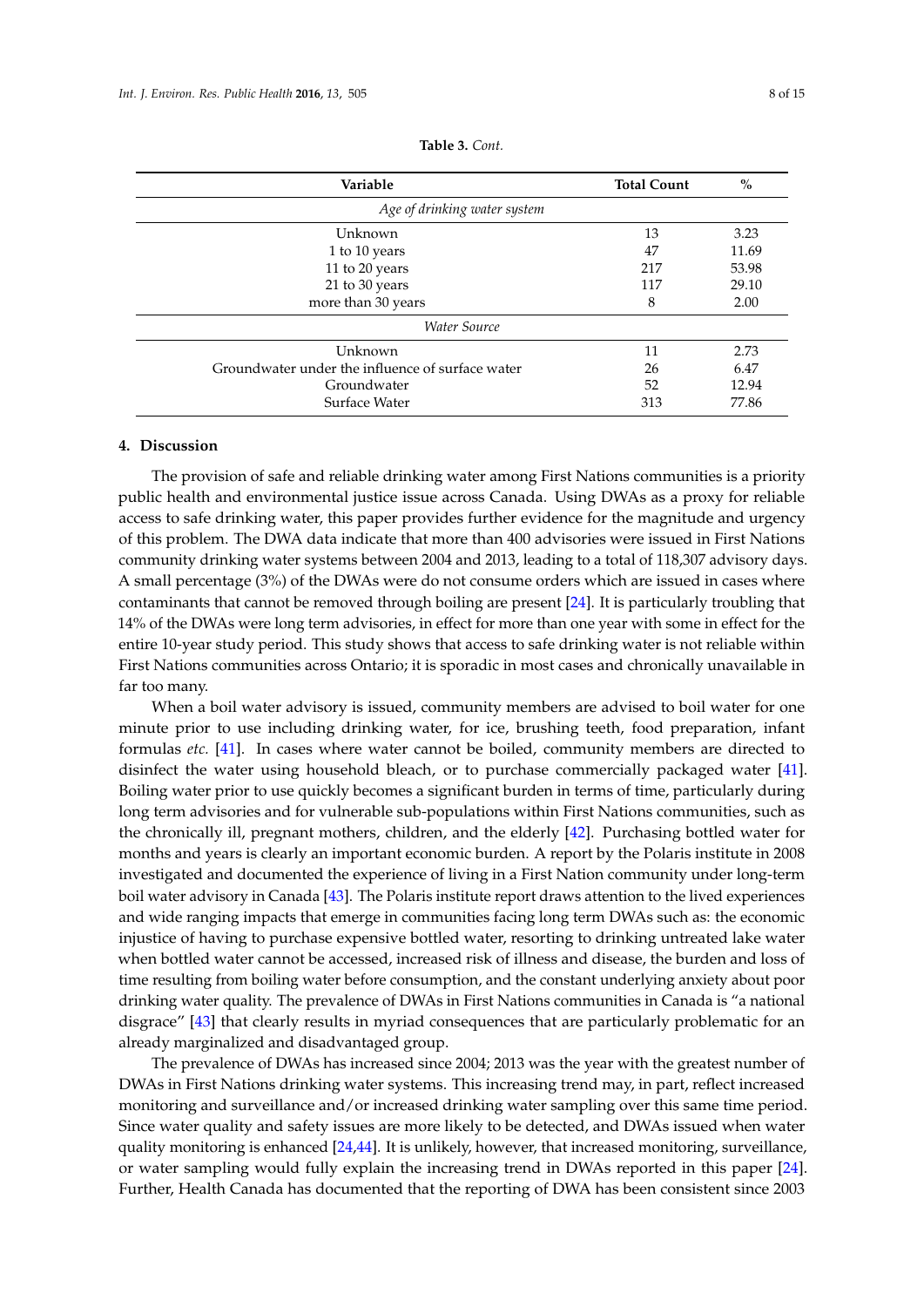such that changes in reporting behavior are unlikely to have had an effect on the trends reported here [\[24\]](#page-12-5). These findings provide evidence that limited progress has been made towards the provision of safe and reliable drinking water for First Nations communities despite monetary and infrastructural investments by the federal government on the order of \$2 billion over the last decade [\[28\]](#page-12-9).

It is also noteworthy that a large number of DWAs were issued due to high levels of turbidity, *i.e.*, a measure of the cloudiness of water caused by particles of clay, silt, organic and inorganic matter, and microscopic organisms [\[26\]](#page-12-7). High levels of turbidity has been shown to reduce the effectiveness of water treatment and may also provide a medium for microbial growth in source waters and increase the risk of waterborne illness [\[45–](#page-13-2)[47\]](#page-13-3). Turbidity is often caused by spring runoff and extreme rainfall events and may contribute to the seasonality seen in the DWA data [\[47,](#page-13-3)[48\]](#page-13-4). Seasonality, the summertime peak in the occurrence of DWAs specifically, may also be caused by increased summer time temperatures and lower water levels in source water, which have been documented as risk factors for poor water quality and waterborne disease outbreaks in other research in Canada [\[24](#page-12-5)[,42](#page-12-22)[,49\]](#page-13-5). The majority of advisories were reported in surface water, which are more likely to be influenced by turbidity and the effects of temperature, spring runoff, and heavy rainfall events [\[50\]](#page-13-6). Future research should examine the relationship between weather and hydroclimatic variability, turbidity, and DWA events specifically. Taken together, the important role of turbidity as a causative factor for issuing DWA and the evidence for seasonality in the DWA likely indicate the "upstream" effects of source water quality deterioration, particularly amoung those communities using surface water sources.

Equipment malfunction was the most commonly reported reason for issuing a DWA advisory in First Nations community drinking water systems. Health Canada has reported that problems with drinking water equipment are also the most commonly reported reason for all boil water advisories reported in Canada (data which includes the DWAs occurring in First Nations water systems and reported here) [\[26\]](#page-12-7). The large number of DWAs issued due to equipment malfunction highlights that enhanced funding directed towards drinking water (and wastewater) system construction, renovations, and upgrade programs are needed. The *Canadian Center for Policy Alternatives* has argued that an annual investment of \$470 million over the next decade is needed to improve on-reserve drinking water provision across Canada [\[51\]](#page-13-7). Given that a large proportion of DWAs occurred in systems where the primary operators required more training, operator training and capacity building are also high priorities for funding. Water system operators are members of the First Nation communities served by the water system such that operator training and capacity building programs should draw on the emerging literature around cultural safety (e.g., [\[52\]](#page-13-8)) while also acknowledging the lasting effects of colonization given that water-related issues in First Nations communities are related to "broader historical and unjust relationships between Aboriginal peoples and the Crown" [\[53\]](#page-13-9) (p. 4).

However, reducing the prevalence of DWAs, and making sustainable progress towards the provision of reliable and safe drinking water in First Nations communities, requires more than additional funding and more than technical fixes at the water system level [\[53\]](#page-13-9). Over the last decade, government action aimed at addressing water-related issues in First Nations communities has been characterized by a narrow approach aimed almost exclusively at technological and infrastructural interventions [\[28\]](#page-12-9). This narrow approach will no longer suffice. We must acknowledge that the characteristics and trends in DWAs are reflective of a complex web of interconnected social, cultural, economic, political, and ecological factors and that the lack of access to safe and reliable drinking is a "multi-layered problem"  $[53]$  (p. 4)  $[54]$ . Moreover, water-related issues are just one of many pressing issues facing First Nations communities in Ontario and beyond. We must therefore widen our view, and expand our efforts, from a focus on technical fixes towards a broader approach addressing issues related to water governance and acknowledging the social and ecological determinants of water provision, safety, and quality [\[55–](#page-13-11)[57\]](#page-13-12). Researchers studying other marginalized and disadvantaged communities within developed nations have come to similar conclusions regarding the need to move beyond technical fixes and account for the role of social and ecological factors within the realm of water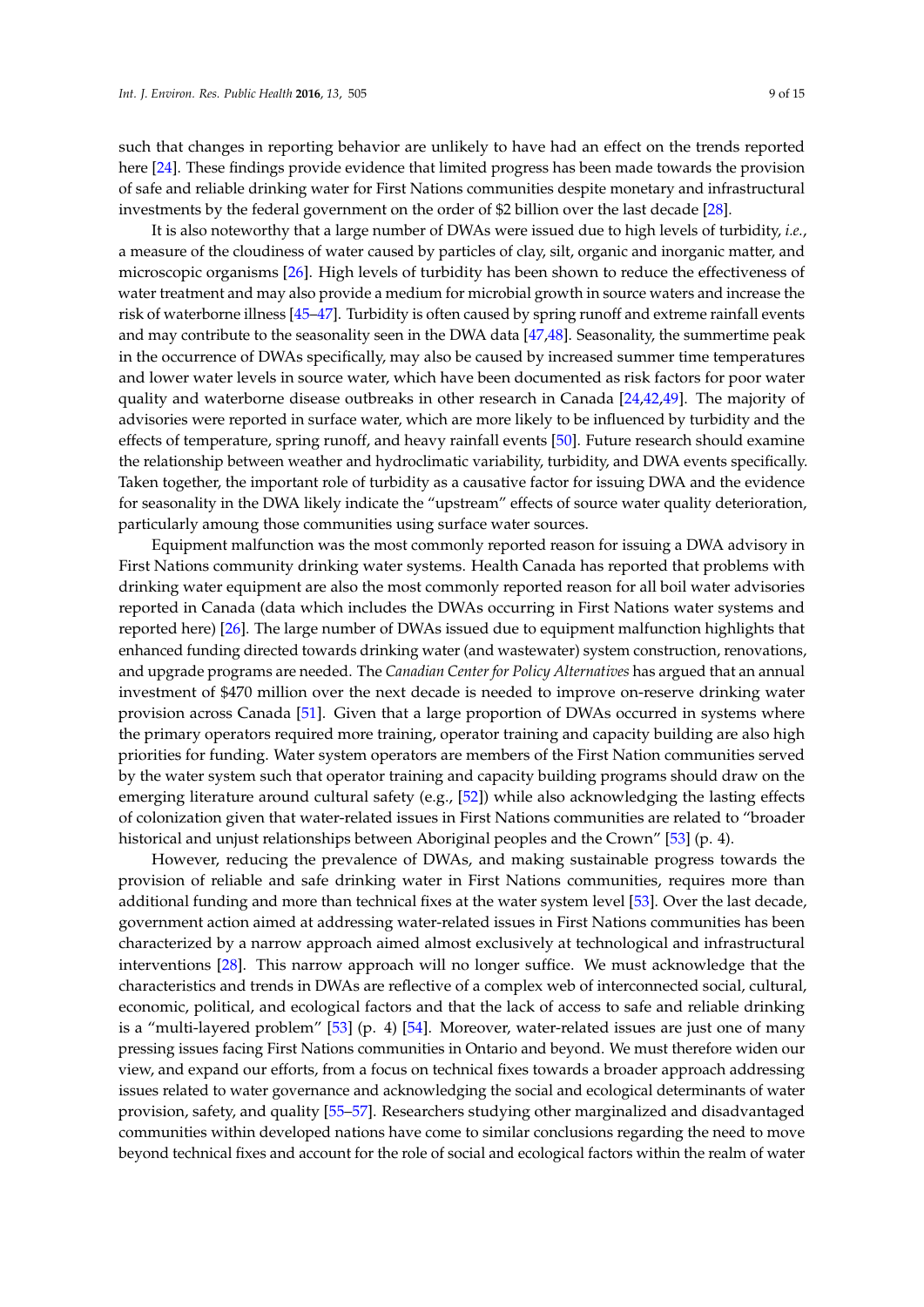provision, safety, and quality (e.g., [\[58,](#page-13-13)[59\]](#page-13-14)). With regards to First Nations in Canada, fragmentation and source water protection are two priority water governance issues that should be addressed.

The fragmented nature of drinking water provision and water management is a growing concern in Canada and has been highlighted as a primary underlying determinant of water-related issues in First Nations communities [\[4,](#page-11-3)[54](#page-13-10)[,60\]](#page-13-15). It should be noted that provincial regulatory water standards do not apply to on-reserve First Nations communities [\[61\]](#page-13-16) and that "(t)he governance and management structures of drinking water in First Nations and non-First Nations are different" [\[56\]](#page-13-17) (p. 1). Currently, the management of water and the provision of drinking water is divided between Indigenous and Northern Affairs Canada (INAC), Health Canada, and Environment and Climate Change Canada (Environment Canada prior to 2016) and First Nations communities themselves [\[57\]](#page-13-12). Specifically, INAC " . . . provides advice and funding assistance for the design, construction, operation, and maintenance of water and wastewater system  $[62]$  (p. 5). Health Canada works with First Nations communities to identify overall drinking water quality and provides guidance about quality and safety issues (including advice regarding DWAs). Environment and Climate Change Canada provides advice and guidance material in the areas of source water protection and sustainable and also provides First Nations communities with advice and guidance regarding source protection and water use [\[57\]](#page-13-12). In 2006, an Expert Panel on Safe Drinking Water for First Nations reported that "(t)hese arrangements are neither comprehensive nor easily deciphered; most critically, there are numerous gaps and a lack of uniform standards, as well as enforcement and accountability mechanisms" [\[63\]](#page-13-19) (p. 1). First Nations communities themselves are responsible for the delivery of water to community members and the design, maintenance, and operation of the water systems [\[61\]](#page-13-16). There is a pressing need to more fully understand the barriers and challenges of this patchwork approach and to improve communication and collaboration amoung the multiple agencies that share responsibilities regarding the provision and management of drinking water for First Nations communities.

Improved water governance also requires more explicit attention to source water protection at the watershed scale [\[31\]](#page-12-10). As Phare has argued, and I would agree, "one solution to the drinking water crisis is to "go upstream", that is, to protect the drinking water source" [\[54\]](#page-13-10). The importance of source water protection has not been adequately accounted for in regulatory efforts and policy and action to date [\[64\]](#page-13-20). As an example, the *Safe Drinking Water for First Nations Act* generally overlooks the fact that on-reserve drinking water quality and quantity is heavily impacted by off-reserve activities that affect source waters such as resource extraction, forestry practices, and agriculture [\[22](#page-12-3)[,55\]](#page-13-11). Another, rather shocking example of lacking attention to upstream processes and factors, the water treatment plant in one reserve community in Northern Ontario was built downstream from its sewage lagoon [\[64\]](#page-13-20). Source water protection plans at the watershed level, with meaningful engagement with on-reserve populations, that are informed by First Nations' traditional views on water and indigenous ways of knowing and living, and that respect treaty rights are sorely needed [\[5,](#page-11-4)[60,](#page-13-15)[65\]](#page-13-21). Patrick has argued that source water protection can offer co-benefits such re-connecting health and place within First Nations communities [\[28\]](#page-12-9).

Finally, we must also accept that there is no "one-size-fits all" solution to the problem of DWAs or the lack of reliable access to safe drinking water among First Nations communities. Rather, we must recognize, accommodate, and respect the heterogeneity that exists across First Nations communities, both within Ontario and across the country [\[66\]](#page-13-22). Efforts aimed at addressing this problem should build on the unique strengths of individual First Nations communities while addressing local vulnerabilities to co-develop sustainable and effective action plans.

This study has limitations that should be acknowledged when interpreting the results. An important limitation is that all information about the drinking water systems was obtained from the *National Assessment of First Nations Water and Wastewater Systems - Ontario Regional Roll-Up Report* [\[25\]](#page-12-6). The drinking water system information in this report was collected by Neegan and Burnside for as part of the FNWWAP. It is impossible to discern whether there are any errors in data collection and reporting. Further, these data were collected during site visits that took place in September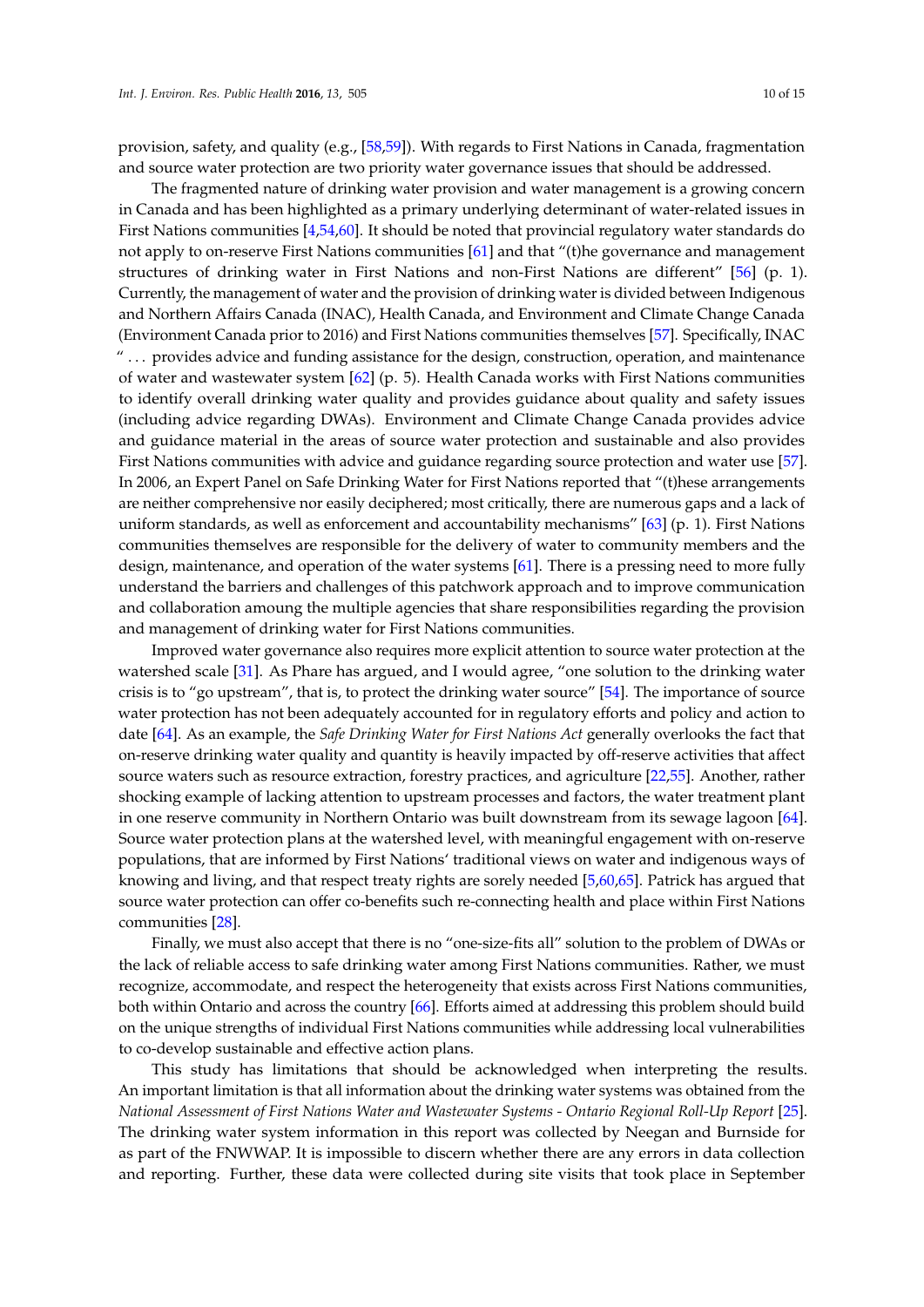and October of 2009 and in May through September of 2010. It is therefore possible therefore that changes and upgrade were made to individual drinking water systems since the data was collected that are not captured in the data reported in this paper [\[36\]](#page-12-16). It is likely that the number of advisories reported in this study is an underrepresentation of situations in which DWA are warranted since Health Canada advises First Nations to issue DWA but issuing and reporting a DWA is not mandatory [\[67](#page-14-0)[,68\]](#page-14-1). Although Health Canada has stated that the consistency of reporting of DWA events has improved significantly since the implementation of the *First Nations Water Management Strategy* in 2003, it is still possible that there are inconsistencies in terms criteria used for issuing an advisory or the reporting of DWA events. It is however, unlikely that any inconsistencies would significantly influence the study results. An additional noteworthy limitation is that remoteness of communities has not been directly examined. Although remoteness of the drinking water systems under advisory would have been a relevant system characteristic to consider, this data was not included in the present analysis. Finally, it is important to acknowledge that it is possible that the increasing trend in DWA events during the study period reported here could reflect enhanced monitoring and surveillance efforts during this same time period.

Despite these limitations, this study has generated new knowledge and makes relevant contributions to our currently limited understanding of an important issue in Canada—access to safe and reliable drinking water for First Nations communities. This paper also makes progress towards addressing the current shortfall in available of "progress indicators" that can be used monitor improvements in terms of water quality, safety, and provision among Canada's First Nations populations that has been highlighted by Morrison *et al.* [\[5\]](#page-11-4). However, more research and continued monitoring and surveillance of the trends and characteristics of DWAs in Canada's First Nations communities is needed to ensure that policy, monetary investments, and regulatory changes result in lasting positive effects in terms of access to safe and reliable drinking water.

#### **5. Conclusions**

Inadequate access to safe and reliable drinking water among First Nations peoples is a priority public health and environmental justice issue. This paper describes trends and characteristics of drinking water advisories, used as a proxy for reliable access to safe drinking water, among First Nations communities in the province of Ontario. Although the occurrence of DWAs in First Nations communities has garnered significant media and political attention recently, this is the first paper in the peer-reviewed literature systematically describe and summarize DWA data. Overall, 402 drinking water advisories were issued during the 10-year study period; nearly all were boil water advisories. The annual number of advisories increased significantly over the study period. The average advisory duration was 294 days, resulting in a total of 118,304 advisory days across the study period. Most advisories were reported in summer months and equipment malfunction was the most commonly reported reason for issuing an advisory. Many advisories were long term (in effect for more than one year). Nearly half of all advisories occurred in drinking water systems where additional operator training was needed underscoring the continued need for training and capacity building programs.

Canada's recently elected Prime Minster, Justin Trudeau, has called the prevalence of boil water advisories among drinking water systems on First Nations reserves "a top priority" and a problem that "has gone on for far too long" [\[69\]](#page-14-2). Trudeau has also vowed to "end boil-water advisories on First Nations reserves" within five years of forming his government [\[69\]](#page-14-2). In March of 2016, the Trudeau government released a federal budget outlining \$8.4 billion worth of spending commitments to Indigenous communities. Of this \$8.4 billion, \$1.8 billion over five years will be directed at water system and waste water system infrastructure [\[70\]](#page-14-3). Nevertheless, the problem of inadequate access to safe and reliable drinking water among First Nations communities in Canada will likely persist, without enhanced monetary and infrastructural investments and multi-faceted and integrated efforts towards improving water governance and source water protection at the watershed level. This paper serves as a baseline for tracking progress on Trudeau's promise to end boil water advisories on First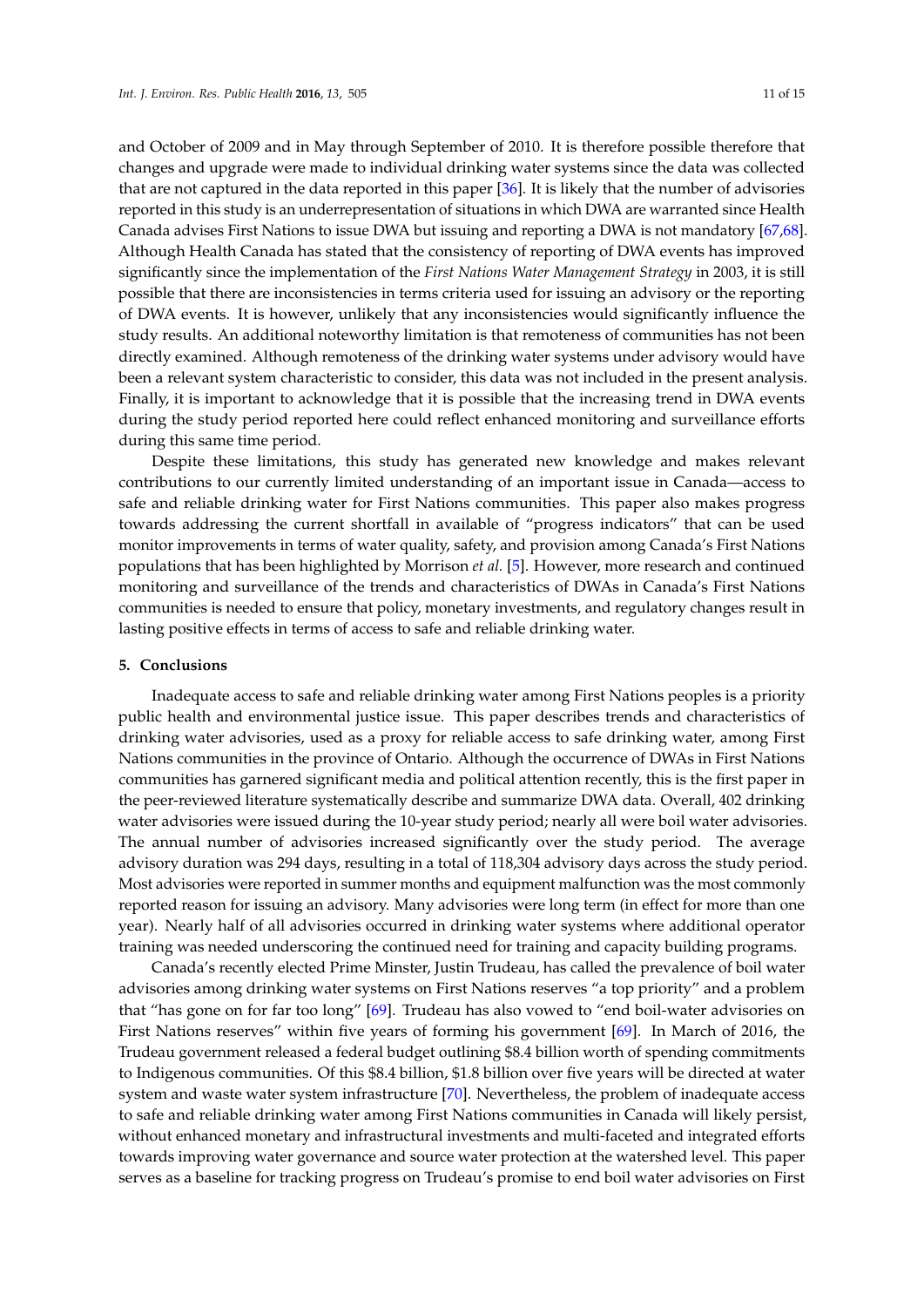Nations reserves in the context of Ontario as well as progress towards the right to safe and reliable drinking water for the First Nations peoples of Canada.

**Acknowledgments:** Thank you to Jacques Marcoux for providing access to the DWA data from Health Canada. **Conflicts of Interest:** The author declares no conflict of interest.

## **Abbreviations**

The following abbreviations are used in this manuscript:

| <b>DWA</b> | Drinking water advisory                            |
|------------|----------------------------------------------------|
| FNWWAP     | First Nations Water and Wastewater Action plan     |
| AANDC      | Aboriginal Affairs and Northern Development Canada |

## **References**

- <span id="page-11-0"></span>1. Baird, J.; Plummer, R.; Dupont, D.; Carter, B. Perceptions of water quality in First Nations communities: Exploring the role of context. *Nat. Cult.* **2015**, *10*, 225–249.
- <span id="page-11-1"></span>2. Brundtland, G.; Mello, S. Foreward. In *The Right to Water*; World Health Organization: Geneva, Switzerland, 2003.
- <span id="page-11-2"></span>3. World Health Organization. *The Human Right to Water and Sanitation: Media Brief*; World Health Organization: Geneva, Switzerland, 2011.
- <span id="page-11-3"></span>4. Boyd, D. No taps, No toilets: First Nations and the constitutional right to water in Canada. *McGill Law J.* **2011**, *157*, 81.
- <span id="page-11-4"></span>5. Morrison, A.; Bradford, L.; Bharadwaj, L. Quantifiable progress of the First Nations water management strategy, 2001–2013: Ready for regulation? *Can. Water Resour. J.* **2015**, *40*, 1–21.
- <span id="page-11-5"></span>6. Basdeo, M.; Bharadwaj, L. Beyond physical: Social dimensions of the water crisis on Canada's First Nations and considerations for governance. *Indig. Policy J.* **2013**, *23*, 1–14.
- <span id="page-11-6"></span>7. O'Connor, D. *The Report of the Walkerton Inquiry: A Strategy for Safe Drinking Water*; Ontario Ministry of the Attorney General: Toronto, ON, Canada, 2002.
- <span id="page-11-7"></span>8. Adelson, N. Embodiment of inequity: Health disparities in Aboriginal Canada. *Can. J. Public Health* **2005**, *96*, 45–61.
- <span id="page-11-8"></span>9. Pendakur, K. *Aboriginal Income Disparity in Canada, Metropolis British Columbia—Working Paper Series*; Centre of Excelence for Research on Immigration and Diversity: Vancouver, BC, Canada, 2008.
- <span id="page-11-9"></span>10. Allan, B.; Smylie, J. *First Peoples, Second Class Treatment: The Role of Racism in the Health and Well-Being of Indigenous Peoples in Canada*; Wellesley Institute: Toronto, ON, Canada, 2015.
- 11. Reading, C.; Wien, F. *Health Inequalities and Social Determinants of Aboriginal Peoples' Health*; National Collaborating Centre for Aboriginal Health: Prince George, BC, Canada, 2009.
- 12. Gracey, M.; King, M. Indigenous health part 1: Determinants and disease patterns. *Lancet* **2009**, *374*, 65–75.
- 13. King, M.; Smith, A.; Gracey, M. Indigenous health part 2: The underlying causes of the health gap. *Lancet* **2009**, *374*, 76–85. [\[PubMed\]](http://www.ncbi.nlm.nih.gov/pubmed/19577696)
- <span id="page-11-10"></span>14. National Collaborating Centre for Aboriginal Health. *State of Knowledge of Aboriginal Health: A Review of Aboriginal Public Health in Canada*; National Collaborating Centre for Aboriginal Health: Prince George, BC, Canada, 2012.
- <span id="page-11-11"></span>15. Statistics Canada. 2006 Census: Census Trends—Unemployment Rate. Available online: [http://www12.](http://www12.statcan.gc.ca/census-recensement/2006/dp-pd/92-596/P2-2.cfm?Lang=eng&T=PR&LINE_ID=1107) [statcan.gc.ca/census-recensement/2006/dp-pd/92-596/P2-2.cfm?Lang=eng&T=PR&LINE\\_ID=1107](http://www12.statcan.gc.ca/census-recensement/2006/dp-pd/92-596/P2-2.cfm?Lang=eng&T=PR&LINE_ID=1107) (accessed on 15 March 2016).
- <span id="page-11-12"></span>16. Assembly of First Nations. Quality of Life of First Nations. Available online: [http://www.afn.ca/uploads/](http://www.afn.ca/uploads/files/factsheets/quality_of_life_final_fe.pdf) [files/factsheets/quality\\_of\\_life\\_final\\_fe.pdf](http://www.afn.ca/uploads/files/factsheets/quality_of_life_final_fe.pdf) (accessed on 15 March 2016).
- <span id="page-11-13"></span>17. First Nations Information Governance Centre. *First Nations Regional Health Survey 2008/10: National Report on Adults, Youth and Children Living in First Nations Communities*; First Nations Information Governance Centre: Ottawa, ON, Canada, 2012.
- <span id="page-11-14"></span>18. Canada Mortgage and Housing Corporation. History-CMHC Milestones. Available online: [http://www.](http://www.cmhc-schl.gc.ca/en/corp/about/hi/hi_001.cfm) [cmhc-schl.gc.ca/en/corp/about/hi/hi\\_001.cfm](http://www.cmhc-schl.gc.ca/en/corp/about/hi/hi_001.cfm) (accessed on 15 March 2016).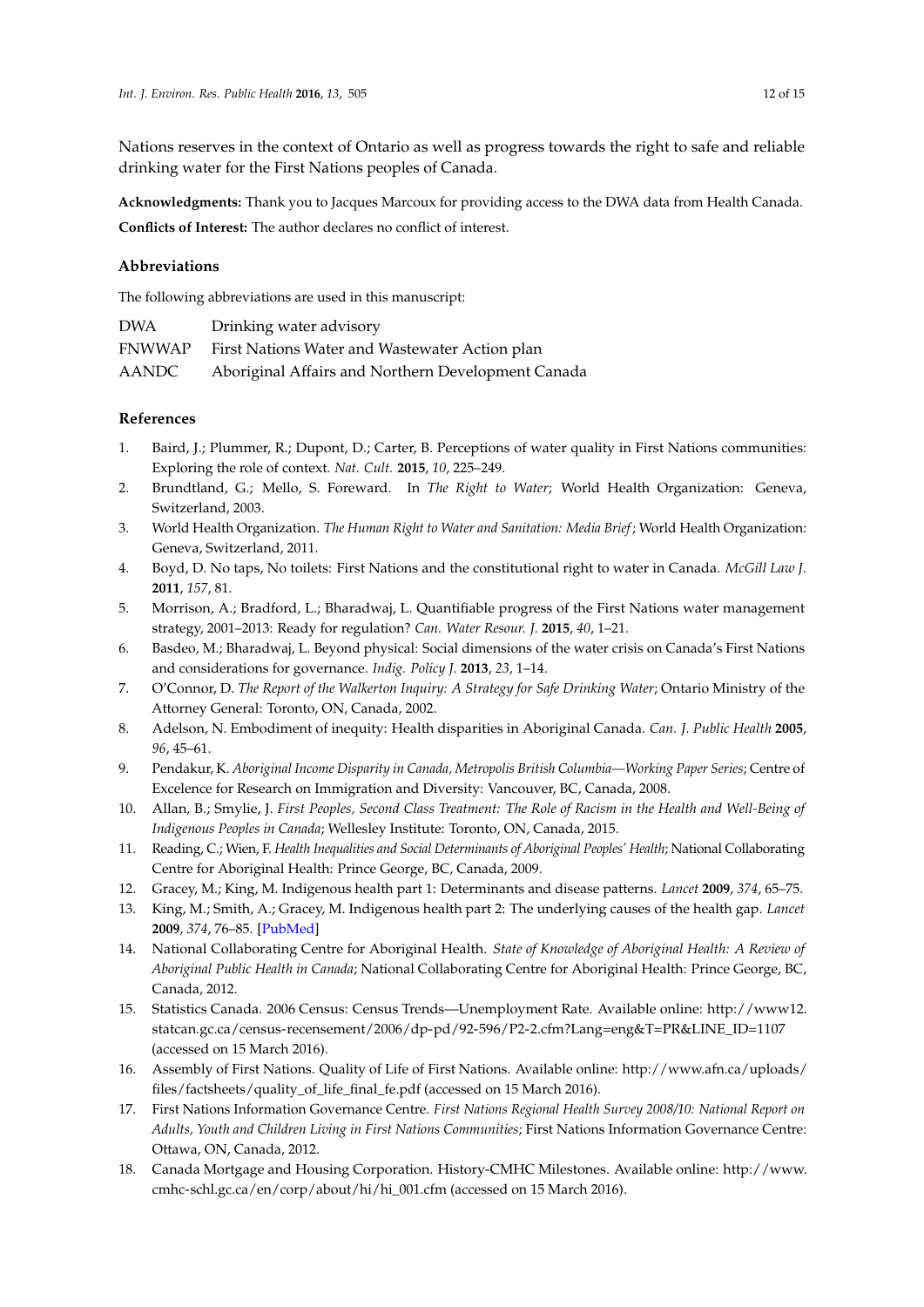- <span id="page-12-0"></span>19. Statistics Canada. Dwelling Characteristics at the Time of Interview. Available online: [http://www.statcan.](http://www.statcan.gc.ca/pub/62-202-x/2008000/t009-eng.htm) [gc.ca/pub/62-202-x/2008000/t009-eng.htm](http://www.statcan.gc.ca/pub/62-202-x/2008000/t009-eng.htm) (accessed on 15 March 2016).
- <span id="page-12-1"></span>20. Wilson, D.; Macdonald, D. *The Income Gap between Aboriginal Peoples and the Rest of Canada*; Canadian Centre for Policy Alternatives: Ottawa, ON, Canada, 2010.
- <span id="page-12-2"></span>21. Indigenous and Northern Affairs Canada. First Nations Water Management Strategy. Available online: <http://www.aadnc-aandc.gc.ca/eng/1100100010369/1100100010370> (accessed on 17 January 2016).
- <span id="page-12-3"></span>22. Simeone, T.; Troniak, S. *The Safe Drinking Water Act for First Nations*; Parliamentary Information and Research Service: Ottawa, ON, Canada, 2012.
- <span id="page-12-4"></span>23. Government of Canada, H.C. Drinking Water Advisories in First Nations Communities—First Nations and Inuit—Health Canada. Available online: [http://www.hc-sc.gc.ca/fniah-spnia/promotion/public-publique/](http://www.hc-sc.gc.ca/fniah-spnia/promotion/public-publique/water-dwa-eau-aqep-eng.php) [water-dwa-eau-aqep-eng.php](http://www.hc-sc.gc.ca/fniah-spnia/promotion/public-publique/water-dwa-eau-aqep-eng.php) (accessed on 22 January 2016).
- <span id="page-12-5"></span>24. Health Canada. *Drinking Water Advisories in First Nations Communities in Canada: A National Overview 1995–2007*; Health Canada: Ottawa, ON, Canada, 2009.
- <span id="page-12-6"></span>25. Murphy, H.M.; Bhatti, M.A.; Harvey, R.; McBean, E.A. Using decision trees to predict drinking water advisories in small water systems. *J. Am. Water Works Assoc.* **2016**, *108*, 109–117.
- <span id="page-12-7"></span>26. Environment and Climate Change Canada. Environmental Indicators—Drinking Water Advisories in Canada. Available online: https://www.ec.gc.ca/indicateurs-indicators/default.asp?lang=en&n=2C75C17A-1 (accessed on 15 December 2015).
- <span id="page-12-8"></span>27. Health Canada. *Guidance for Issuing and Rescinding Boil Water Advisories in Canadian Drinking Water Supplies*; Health Canada: Ottawa, ON, Canada, 2015.
- <span id="page-12-9"></span>28. Patrick, R.J. Uneven access to safe drinking water for First Nations in Canada: Connecting health and place through source water protection. *Health Place* **2011**, *17*, 386–389. [\[PubMed\]](http://www.ncbi.nlm.nih.gov/pubmed/21074479)
- 29. Hrudey, S.E.; Hrudey, E.J.; Pollard, S.J.T. Risk management for assuring safe drinking water. *Environ. Int.* **2006**, *32*, 948–957. [\[PubMed\]](http://www.ncbi.nlm.nih.gov/pubmed/16839605)
- <span id="page-12-11"></span>30. Edwards, J.E.; Henderson, S.B.; Struck, S.; Kosatsky, T. Characteristics of small residential and commercial water systems that influence their likelihood of being on drinking water advisories in rural British Columbia, Canada: A cross-sectional study using administrative data. *J. Water Health* **2012**, *10*, 629–649. [\[CrossRef\]](http://dx.doi.org/10.2166/wh.2012.046)
- <span id="page-12-10"></span>31. MacIntosh, C. Testing the waters: Jurisdictional and policy aspects of the continuing failure to remedy drinking water quality on First Nations reserves. *Ottawa Law Rev.* **2008**, *39*, 63–97.
- <span id="page-12-12"></span>32. Isfeld, H. *Boil Water Advisory Mapping Project: An Exploration and Review of Available Data*; Prairie Women's Health Centre of Excellence: Winnepeg, MB, Canada, 2009.
- <span id="page-12-13"></span>33. Statistics Canada. Population by Year, by Province and Territory. Available online: [http://www.statcan.gc.](http://www.statcan.gc.ca/tables-tableaux/sum-som/l01/cst01/demo02a-eng.htm) [ca/tables-tableaux/sum-som/l01/cst01/demo02a-eng.htm](http://www.statcan.gc.ca/tables-tableaux/sum-som/l01/cst01/demo02a-eng.htm) (accessed on 27 November 2015).
- <span id="page-12-14"></span>34. Indigenous and Northern Affairs Ontario Region. Available online: [https://www.aadnc-aandc.gc.ca/eng/](https://www.aadnc-aandc.gc.ca/eng/1100100020284/1100100020288) [1100100020284/1100100020288](https://www.aadnc-aandc.gc.ca/eng/1100100020284/1100100020288) (accessed on 27 November 2015).
- <span id="page-12-15"></span>35. Spotton, N. *A Profile of Aboriginal Peoples in Ontario*; Ipperwash Imquiry: Toronto, ON, Canada, 2006.
- <span id="page-12-16"></span>36. Neegan Burnside. *National Assessment of First Nations Water and Wastewater Systems—Ontario Regional Roll-Up Report*; Department of Indian and Northern Affairs: Ottawa, ON, Canada, 2011.
- <span id="page-12-17"></span>37. Neegan Burnside. *National Assessment of First Nations Water and Wastewater Systems—National Roll-Up Report*; Department of Indian and Northern Affairs: Ottawa, ON, Canada, 2011.
- <span id="page-12-18"></span>38. Osgood, D.W. Poisson-based regression analysis of aggregate crime rates. *J. Quant. Criminol.* **2000**, *16*, 21–43. [\[CrossRef\]](http://dx.doi.org/10.1023/A:1007521427059)
- <span id="page-12-19"></span>39. Naumova, E.; Chen, J.T.; Griffiths, J.K.; Matyas, B.T.; Estes-Smargiassi, S.A.; Morris, R.D. Use of passive surveillance data to study temporal and spatial variation in the incidence of giardiasis and cryptosporidiosis. *Public Health Rep.* **2000**, *115*, 436–447. [\[PubMed\]](http://www.ncbi.nlm.nih.gov/pubmed/11236016)
- <span id="page-12-20"></span>40. R Core Team. *R: A Language and Environment for Statistical Computing*; R Foundation for Statistical Computing: Vienna, Austria, 2015.
- <span id="page-12-21"></span>41. Health Canada. Boil Water Advisories and Boil Water Orders. Available online: [http://www.hc-sc.gc.ca/](http://www.hc-sc.gc.ca/ewh-semt/pubs/water-eau/boil-ebullition-eng.php) [ewh-semt/pubs/water-eau/boil-ebullition-eng.php](http://www.hc-sc.gc.ca/ewh-semt/pubs/water-eau/boil-ebullition-eng.php) (accessed on 21 March2016).
- <span id="page-12-22"></span>42. Reynolds, K.A.; Mena, K.D.; Gerba, C.P. Risk of waterborne illness via drinking water in the United States. In *Reviews of Environmental Contamination and Toxicology*; Whitacre, D.M., Ed.; Springer: New York, NY, USA, 2008; Volume 192, pp. 117–158.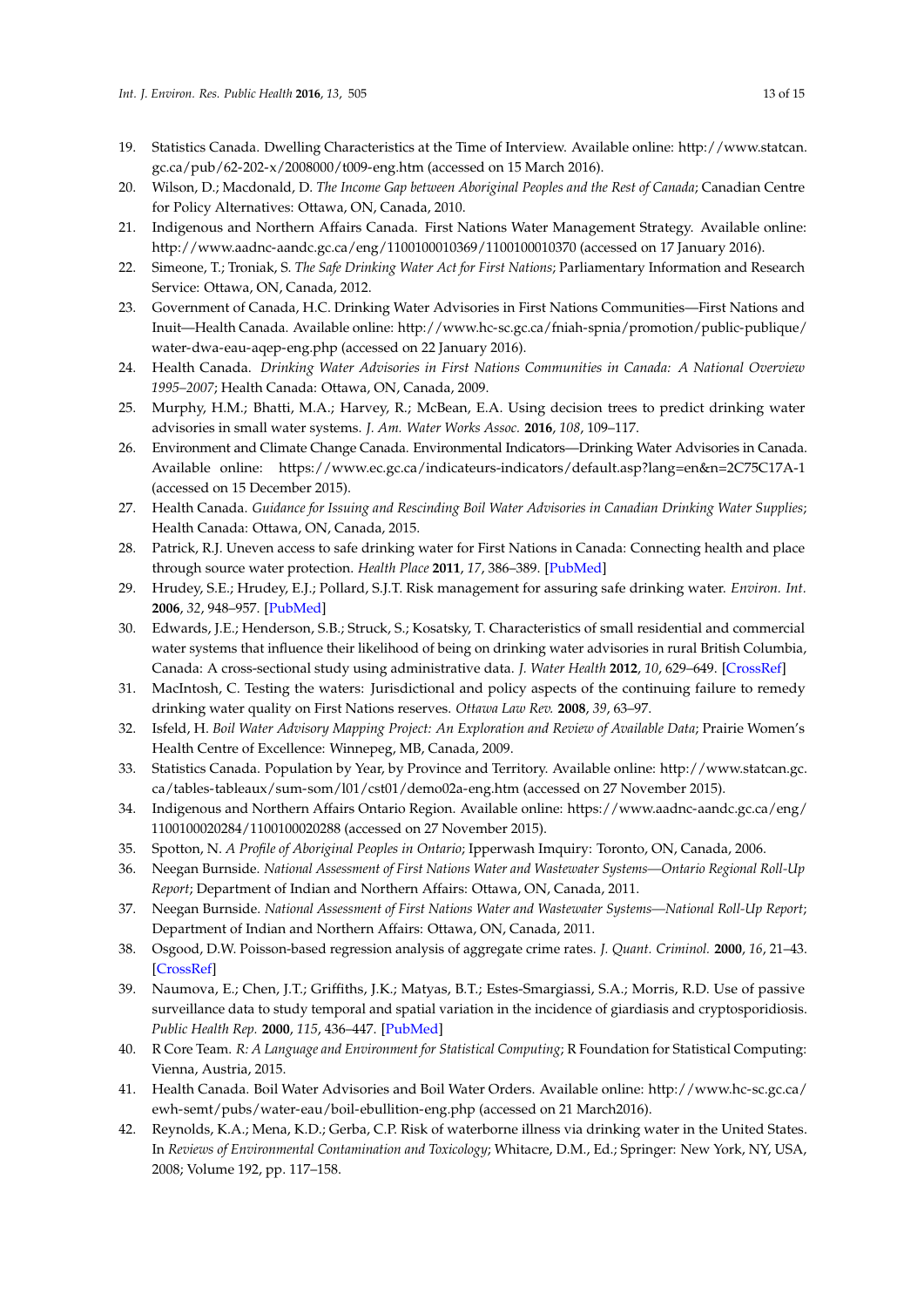- <span id="page-13-0"></span>43. Harden, A.; Levalliant, H. *Boiling Point: Six Community Profiles of the Water Crisis Facing First Nations within Canada*; Polaris Institute and Assembly of First Nations: Ottawa, ON, Canada, 2008.
- <span id="page-13-1"></span>44. Eggertson, L. Investigative report: 1766 boil-water advisories now in place across Canada. *Can. Med. Assoc. J.* **2008**, *178*, 1261–1263.
- <span id="page-13-2"></span>45. Health Canada (HC). *Guidelines for Canadian Drinking Water Quality: Supporting Documentation—Turbidity*; Health Canada: Ottawa, ON, Canada, 2005.
- 46. Mann, A.G.; Tam, C.C.; Higgins, C.D.; Rodrigues, L.C. The association between drinking water turbidity and gastrointestinal illness: A systematic review. *BMC Public Health* **2007**, *7*, 256.
- <span id="page-13-3"></span>47. Aramini, J.; McLean, M.; Wilson, J.; Holt, J.; Copes, R. Drinking water quality and health care utilization for gastrointestinal illness in Greater Vancouver. *Can. Comm. Rep.* **2000**, *26*, 211–214.
- <span id="page-13-4"></span>48. Atherholt, T.B.; Le Chevallier, M.W.; Norton, W.D.; Rosen, J.S. Effect of rainfall on Giardia and Cryptosporidium. *J. Am. Water Works Assoc.* **1998**, *90*, 66–88.
- <span id="page-13-5"></span>49. Galway, L.P.; Allen, D.M.; Parkes, M.W.; Li, L.; Takaro, T.K. Hydroclimatic variables and acute gastro-intestinal illness in British Columbia, Canada: A time series analysis. *Water Resour. Res.* **2015**, *51*, 885–895.
- <span id="page-13-6"></span>50. Thomas, K.M.; Charron, D.F.; Waltner-Toews, D.; Schuster, C.; Maarouf, A.R.; Holt, J.D. A role of high impact weather events in waterborne disease outbreaks in Canada, 1975–2001. *Int. J. Environ. Health Res.* **2006**, *16*, 167–180. [\[CrossRef\]](http://dx.doi.org/10.1080/09603120600641326) [\[PubMed\]](http://www.ncbi.nlm.nih.gov/pubmed/16611562)
- <span id="page-13-7"></span>51. Canadian Centre for Policy Alternatives. *Delivering the Good: Alternative Federal Budget 2015*; Canadian Centre for Policy Alternatives: Ottawa, ON, Canada, 2015.
- <span id="page-13-8"></span>52. Baba, L. *Cultural Safety in First Nations, Inuit, and Metis Public Health: Environmental Scan of Cultural Competency and Safety in Education, Training and Health Services*; National Collaborating Centre for Aboriginal Health: Prince George, BC, Canada, 2013.
- <span id="page-13-9"></span>53. McGregor, D. Traditional knowledge: Considerations for protecting water in Ontario. *Int. Indig. Policy J.* **2012**, *3*. [\[CrossRef\]](http://dx.doi.org/10.18584/iipj.2012.3.3.11)
- <span id="page-13-10"></span>54. Phare, M.-A.S. *Denying the Source: The Crisis of First Nations Water Rights*; Rocky Mountain Books Ltd.: Surrey, BC, Canada, 2009.
- <span id="page-13-11"></span>55. Simms, R. *First Nations Reserve Drinking Water Issues in Canada: A Governance Primer*; University of British Columbia: Vancouver, BC, Canada, 2015.
- <span id="page-13-17"></span>56. Walters, D.; Spence, N.; Kuikman, K.; Singh, B. Multi-barrier protection of drinking water systems in Ontario: A comparison of First Nation and non-First Nation communities. *Int. Indig. Policy J.* **2012**, *3*. [\[CrossRef\]](http://dx.doi.org/10.18584/iipj.2012.3.3.8)
- <span id="page-13-12"></span>57. White, J.P.; Murphy, L.; Spence, N. Water and Indigenous peoples: Canada's paradox. *Int. Indig. Policy J.* **2012**, *3*, 3.
- <span id="page-13-13"></span>58. Hargrove, W.; Juárez-Carillo, P.; Korc, M. Healthy Vinton: A health impact assessment focused on water and sanitation in a small rural town on the U.S.-Mexico border. *Int. J. Environ. Res. Public Health* **2015**, *12*, 3864–3888. [\[PubMed\]](http://www.ncbi.nlm.nih.gov/pubmed/25853219)
- <span id="page-13-14"></span>59. Korc, M.E.; Ford, P.B. Application of the Water Poverty Index in border Colonias of West Texas. *Water Policy* **2013**, *15*, 79–97.
- <span id="page-13-15"></span>60. Reading, J.; Ledo García, C. *Crisis on Tap Seeking Solutions for Safe Water for Indigenous Peoples*; Centre for Aboriginal Health Research, University of Victoria: Victoria, BC, Canada, 2011.
- <span id="page-13-16"></span>61. Simeone, T. *Safe Drinking Water in First Nations Communities*; Library of Parliament: Ottawa, ON, Canada, 2010.
- <span id="page-13-18"></span>62. Aboriginal Affairs and Northern Development Canada. First Nations Water and Wastewater Action Plan Progress Report April 2009–March 2010. Available online: [http://publications.gc.ca/collections/collection\\_](http://publications.gc.ca/collections/collection_2013/aadnc-aandc/R1-33-2010-eng.pdf) [2013/aadnc-aandc/R1-33-2010-eng.pdf](http://publications.gc.ca/collections/collection_2013/aadnc-aandc/R1-33-2010-eng.pdf) (accessed on 16 March 2016).
- <span id="page-13-19"></span>63. Indian and Northern Affairs Canada. *Report of the Expert Panel on Safe Drinking Water for First Nations*; Indian Affairs and Northern Development: Ottawa, ON, Canada, 2006; Volume 1.
- <span id="page-13-20"></span>64. MacIntosh, C. Public health protection and drinking water quality on First Nation reserves: Considering the new federal regulatory proposal. *Health Law Rev.* **2009**, *18*, 5–11.
- <span id="page-13-21"></span>65. Assembly of First Nations. *Climate Change and Water: Impacts and Adaptations for First Nations Communities*; Assembly of First Nations: Ottawa, ON, Canada, 2008.
- <span id="page-13-22"></span>66. Spence, N.; Walters, D. "Is it safe?" Risk perception and drinking water in a vulnerable population. *Int. Indig. Policy J.* **2012**, *3*. [\[CrossRef\]](http://dx.doi.org/10.18584/iipj.2012.3.3.9)